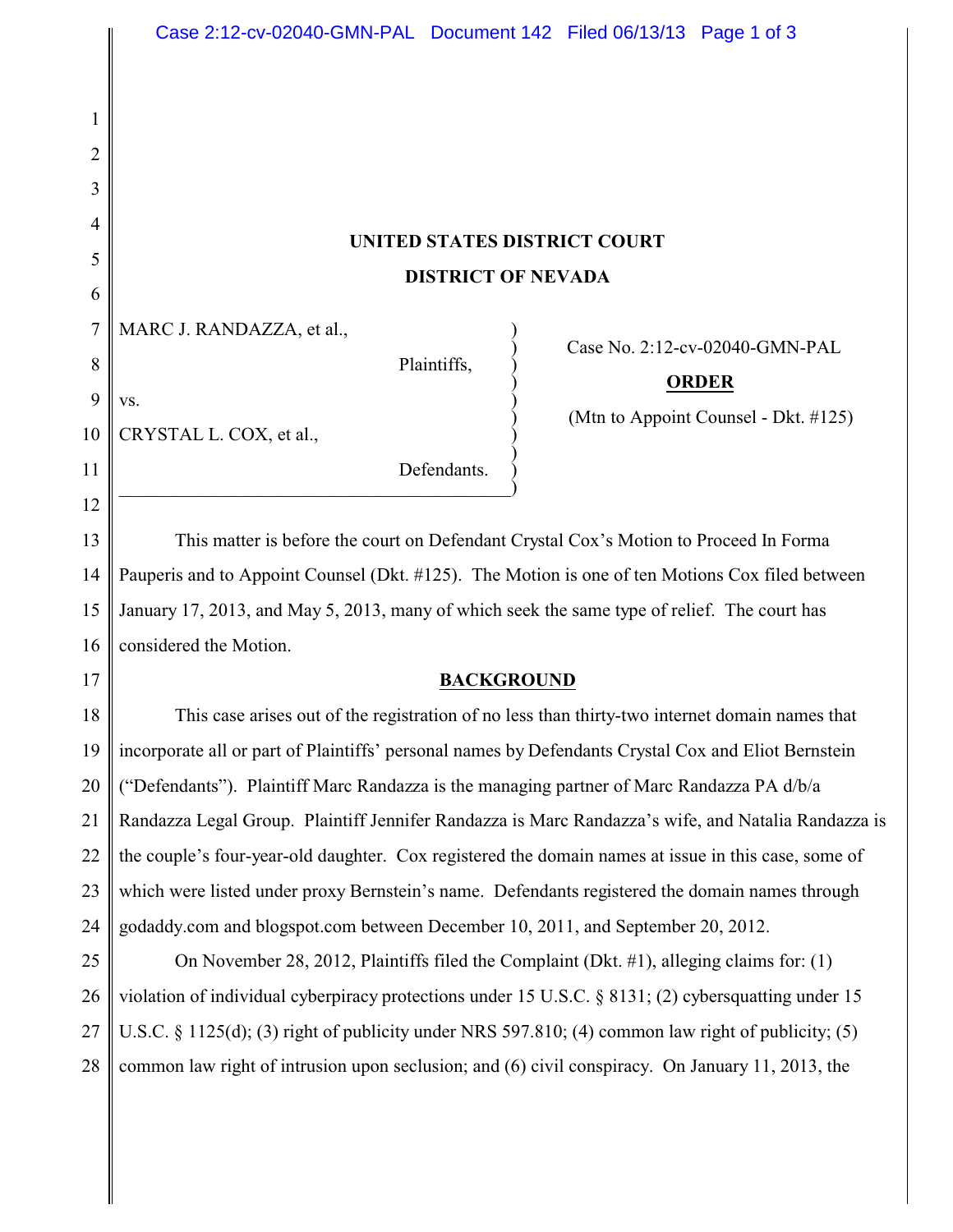1 2 3 4 5 6 7 8 district judge entered an Order (Dkt. #41) granting Plaintiffs' Motion for Preliminary Injunction (Dkt. #2) and temporarily enjoined Defendants from registering, operating, or maintaining any website or domain name with Plaintiffs' names or confusingly similar variation of their names. *See* Order (Dkt. #41) at 12:2-16. Additionally, six of the domain names at issue, which are subject to a decision by the World Intellectual Property Organization, were released to Marc Randazza's full control by the registrar. *See* Order (Dkt. #41) at 12:17-22. The twenty-six remaining domain names at issue were ordered locked by the respective registrar and transferred to Plaintiffs. *See* Order (Dkt. #41) at 12:22- 13:11.

9

## **DISCUSSION**

10 11 12 13 14 15 16 17 Cox's Motion requests leave to proceed in forma pauperis and that the court appoint counsel pursuant to 28 U.S.C. § 1915(e)(1). An application to proceed in forma pauperis is made by a *plaintiff* who cannot afford the filing fee for filing a complaint. Cox is a defendant, not a plaintiff. On February 26, 2013, the district judge found Cox's first Application to Proceed In Forma Pauperis (Dkt. #91) "should be construed as a request to commence a separate civil action." *See* Minute Order (Dkt. #94). The court denied the Application as moot. Cox is not permitted to file multiple requests for the same relief. It clogs the court's docket, wastes judicial resources, and impedes the timely and efficient administration of this case. The request is denied.

18 19 20 21 22 23 24 25 26 27 28 With respect to Cox's request for court-appointed counsel, 28 U.S.C. § 1915(e)(1) provides that the court may "request an attorney to represent any person unable to afford counsel." Pursuant to 28 U.S.C. § 1915(e)(1), the court may appoint counsel to litigants proceeding in forma pauperis. That statute does not authorize courts to require counsel to represent such litigants but only to request such representation on a pro bono basis. *See Mallard v. United States Dist. Ct.*, 490 U.S. 296, 304-05 (1989). The appointment of counsel pursuant to section  $1915(e)(1)$  is limited to cases presenting exceptional circumstances. *See Aldabe v. Aldabe*, 616 F.2d 1089, 1093 (9th Cir. 1980) (per curiam). Appointment of counsel is not a matter of right. *See Ivey v. Board of Regents*, 673 F.2d 266 (9th Cir. 1982). Cox has not shown any exceptional circumstances to justify the appointment of counsel in this matter, has not established an inability to afford counsel, and has not shown any attempt to secure counsel.

2